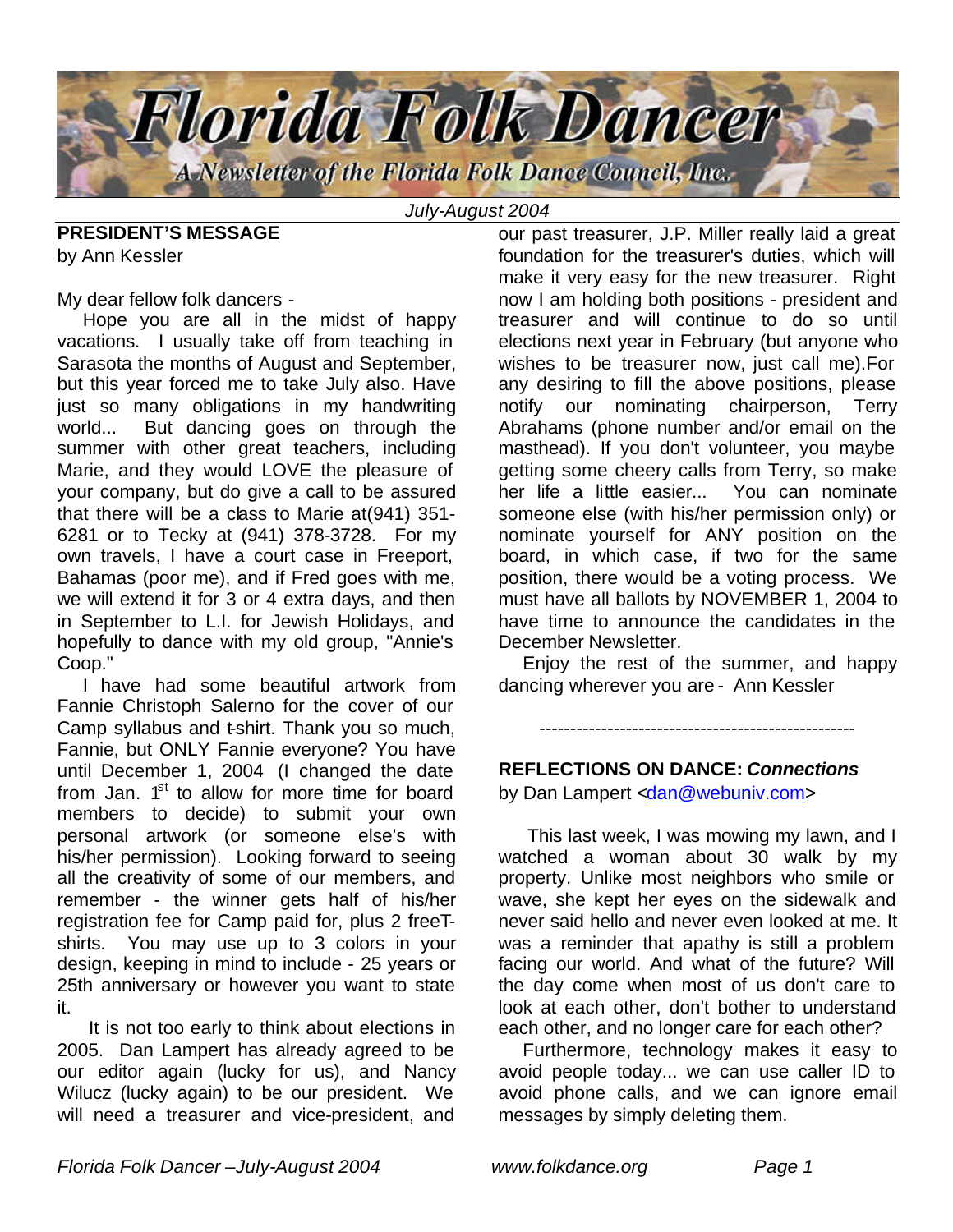I thought about these things, and my mind went back to George Fogg teaching English country dances in February of 2003. It was my first FFDC dance camp in Ocala... a very exciting time for me! However, I remember more than excitement. I remember learning the wisdom of dance. George Fogg taught us more than mere footwork -- he taught us "good frame," which is healthy for the body, and he instructed the men (I distinctly remember this) to look into the eyes of that "beautiful creature" as she passes you. *The eyes. The connection.* Think about that. If I were Paul Harvey, I would say "and now you know the rest of the story". You see, George Fogg and other enthusiastic folk dancers are helping people look at each other, understand each other, and care for each other in this world. Is there anything more important? Remember this whenever you dance with others: be courteous, use good frame, and look into their eyes. Let's keep these dance traditions alive!

## **DANCE ON THE WATER CRUISE**

---------------------------------------------------

Eastern Europe By: Pat Henderson

 Mel Mann's 20th anniversary of the Dance on the Water Cruises took us through the countries of Hungary, Serbia, Bulgaria and Romania from July 2-11. The boat actually left from Vienna and some travelers opted to visit Vienna early. Bobby and I decided to stay in Bucharest, Romania on the end of the cruise since we had the opportunity to stay in the home of Theodor and Lia Vasilescu, the dance instructors. It was Bobby's first trip to Europe and it is truly an eye opening experience. The folk dance group consisted of 69 of the 109 passengers on the River Countess run by Uniworld. Along with Bobby and me dancers from Florida were Ann and Danny Robinson and Annette Brand (frequent visitor to Orlando). Since Bobby and I had been on the Alaskan cruise two years ago, we knew almost 20 of the dancers. We also met some new dancers and extended our folk dance contacts to many new

cities and countries. Lee Otterholt taught a new Albanian dance that Bobby and I will be teaching as soon we can. The rich history of Europe and the struggles of the people were explained to us in each port city by the tour guides on our buses. We danced with Hungarians, Serbians, Bulgarians and Romanians while we explored the incredible European history. For the next newsletter, I will share some of my insights into what we saw



*Serbian dance troop in Belgrade*

---------------------------------------------

#### **DANCING IN TRANSYLVANIA (!)**

From: JSosb2@aol.com

 The Southeast was represented at Theodor and Lia Vasilescu's second Romanian tour which ended just in time for some of the participants to go on Mel Mann's river cruise.

 Last year we traveled mainly in the Translyvania region and this year we concentrated on the Moldavia area and a different part of Transylvania. The scenery in both these areas of Romania is beautiful and dancing in several small villages and learning the dances from each was the highlight. Cities such as: Bicaz, Bacau, Gura Humorului, Bistrita, villages of Partestii de Jos, Salva, Cosbuc, Sieut and Sieu and more. (Try to find those on your Romanian map!)

 In each village we were greeted by the mayor, and each mayor was more long-winded than the previous one. Also, the traditional greeting of bread and salt and the local dance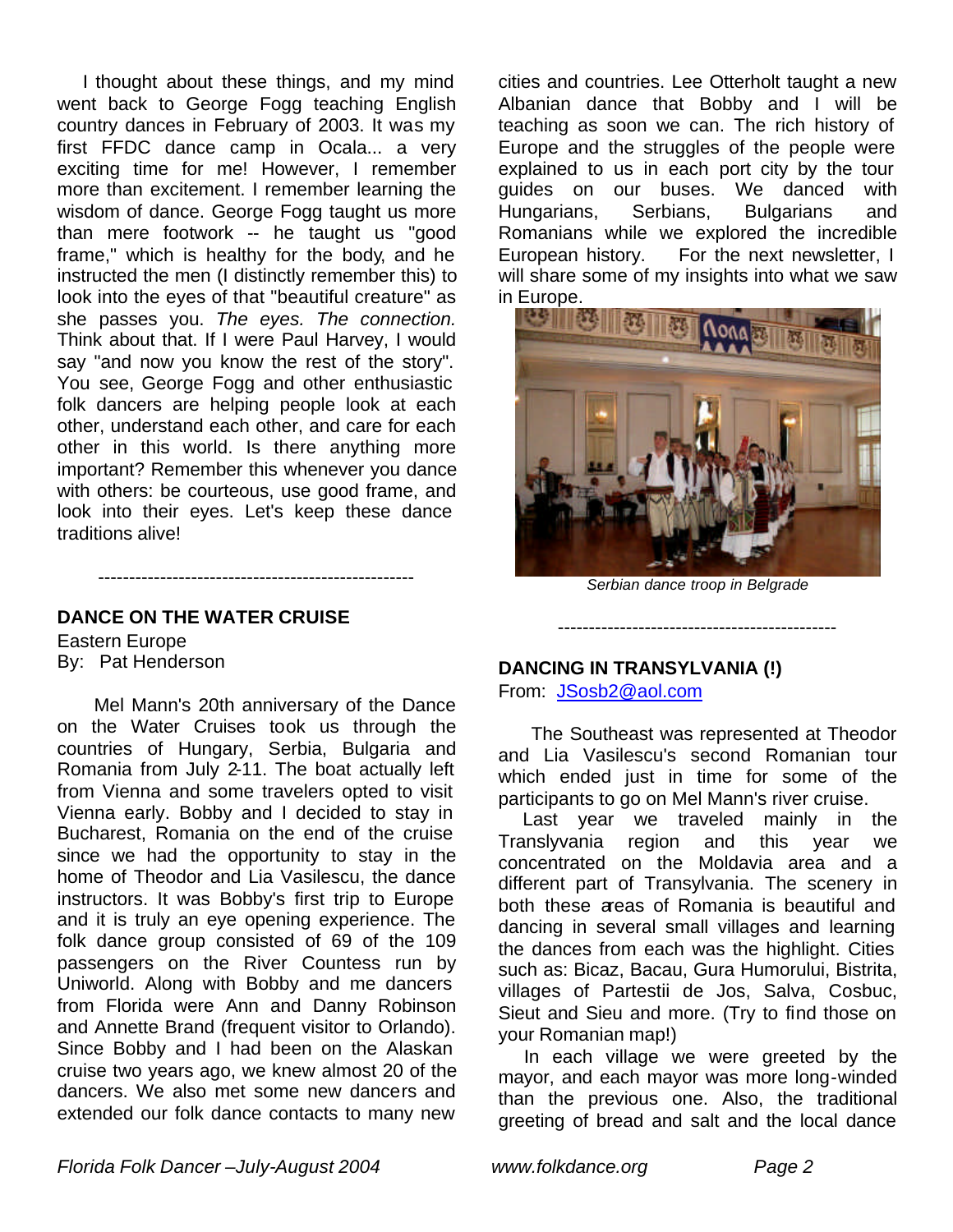groups performing in their "culture halls" or out of doors. It was loads of fun and we learned many new dances, for not only did we dance with the villagers, but we would have dance classes in the mornings or, if sight seeing, in the evenings. Lia was along this year and she is so well organized that she kept the trip running smoothly, even with 40 participants, from the U.S. and Canada.

 If you want to see Romania, we recommend this tour, at least if the Vasilescus do it again.

 Reported by Sara and Jim Osborn and Adele Northrup, Atlanta Folk Dancers.

-----------------------------------------------------

## **FLAGLER BEACH**

 We danced last week on Thursday (June 24th) after a few weeks' hiatus. It was good to be back on our feet again! Betty Nehemias has returned from a few weeks "up North" where she had a chance to dance at the Swiss Embassy in Washington, D.C. It seems that a group of Swiss dancers meets regularly there and one of Betty's friends is part of that group. Betty also visited Ontario where she has relatives. It is good to have her back. Jan has finished the 6 prescribed chemotherapy sessions and now awaits results of tests to be run on July 12th to see if the cancer is gone. If not, there will be 2 more chemo courses (one day each) to extend the treatment. The memorial service for Amar on June 12th was well attended, in particular by folk dancers. Amar would have been pleased to see so many of you there. Thank you for coming to pay your respects.

# *My CEO*

#### *Jan Lathi*

*In 1962 when we merged our two small businesses into one, I thought I was joining a club. I wanted my partner to be a playmate, but he wanted only to work. I wanted to enjoy games and he was all business. I wanted to meander through the fields and dance among the flowers but he followed the straight path. I*  *missed the child I was and still wanted to be. And my partner sought adulthood with its tremendous responsibilities.*

*So, my CEO and his veep*

 *Built a business which is strong and debt free Produced three subsidiaries Oversaw those off-shoots try at success in their own endeavors Abided by the law Wasted little And Prepared for cloudy days*

*My CEO knew that the struggle brings rewards. He steered us toward firm goals. He monitored his progress all along the way. He compared output to input. He paid his debts. He reported his earnings. He ran a tight ship through many storms. It wasn't time yet to have a vacation.* 

*And now, our complete retirement is close … the golden parachute has been prepared.* 

*My CEO has gone on a business trip to prepare our play area in Forever. He is landscaping the yards where we will relax and enjoy the sun. He is setting the table for our picnic. He is cleaning the pool for our swim. He is making the bed for our loving. He is sweeping the floor for our dance. He is stocking up on favorite foods. And he is rounding up hundreds of good friends and relatives for us to frolic with.* 

*His retirement is complete and he waits now for his veep and coworkers and acquaintances to join him in Forever swimming the race, singing the ballad, dancing the waltz, and frolicking. The work is done – it is time for him to play.*

Jan Lathi amarjan@bestnetpc.com

-----------------------------------------------------

## **GREEK KEFI HELLENIC DANCERS**

From: ClaudiaTerrence@aol.com

 The Greek Kefi Hellenic Dancers performed at Greek Landing Day in St. Augustine on Saturday, June 26th. We danced in a courtyard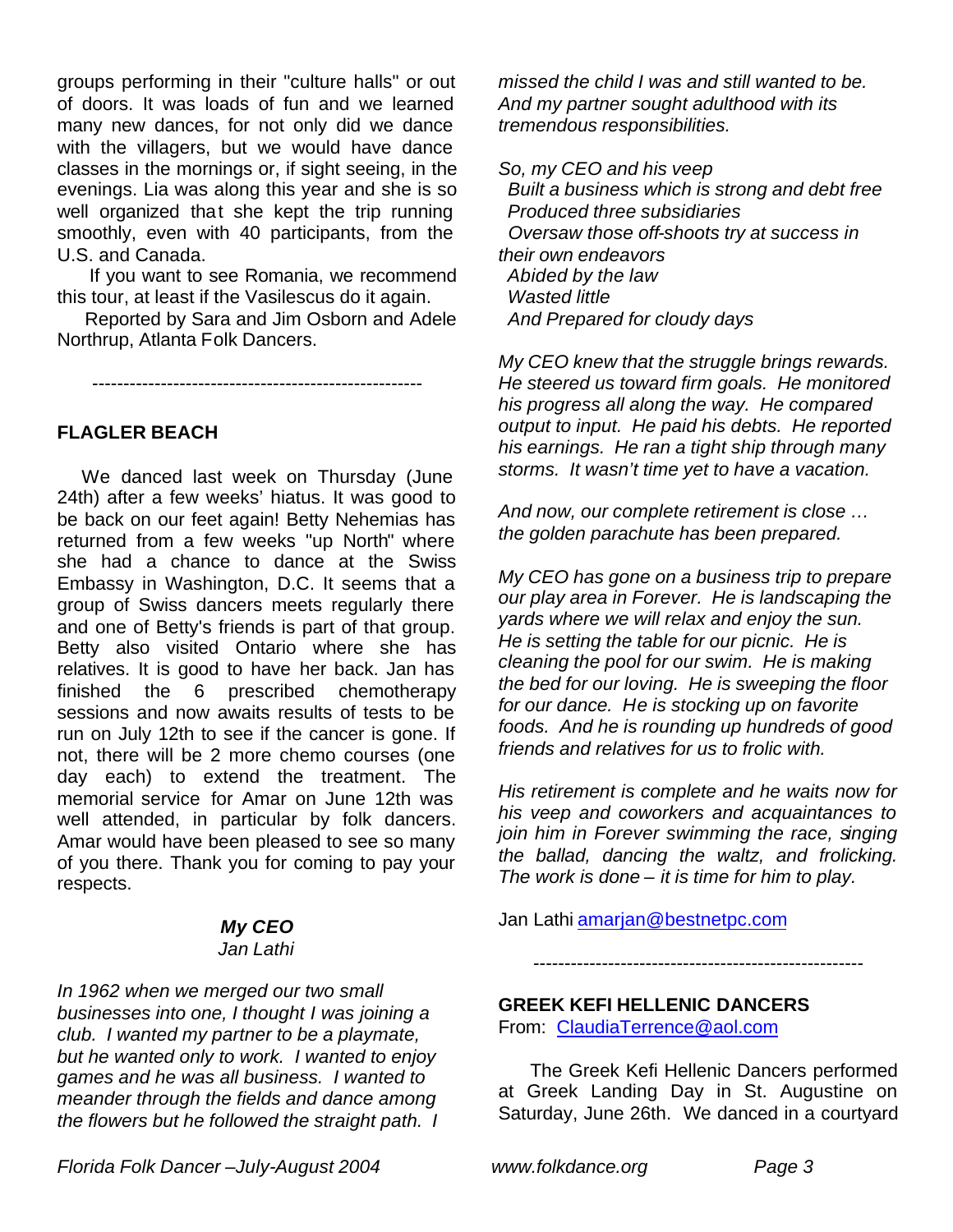across from the Greek Shrine on St. George Street, doing seven dances from various parts of Greece. Everyone had a great time in spite of the heat.

 We're still meeting on Thursdays throughout the summer at the Castaways in Daytona Beach Shores. Contact Steve Photiades at (386) 788-2749 for directions. Sessions are occasionally cancelled, so please call before driving any distance.

-----------------------------------------------------

#### **UPCOMING EVENTS**

#### **MORE JIM GOLD ON TOUR**

From: Jim Gold jimgold@jimgold.com

**1. Budapest & Prague!** March 18-28, 2005 Led by Adam Molnar and Jim Gold Budapest, Spring Festival, Prague pre-extension: March 14-19. **2. Norway!** May 14-24, 2005 Led by Lee Otterholt and Jim Gold Oslo, Bergen. Hovin, (Telemark), Voss, Folk Festival in Aal! Copenhagen extension: May 24-27 **3. French Canada!** July 1-10, 2005 Led by Yves Moreau and Jim Gold Quebec, Montreal Drummondville Folk Festival!  **4. Bulgaria!** August 4-15, 2005 Led by Jim Gold Sofia, Plovdiv, Veliko Turnovo, Sandanski, Bansko **Koprivshtitsa Folk Festival!**

Jim Gold International 497 Cumberland Avenue Teaneck, NJ 07666 USA Phone: 201-836-0362 Fax: 201-836-8307

#### **ENGLISH COUNTRY DANCING**

August 28th

 We are having an English Country Dancing workshop and Ball in Melbourne Village at the Village Hall on Saturday, August 28th, and we would like to invite all of you to attend. There will be workshops from 1-4:30PM (taught by John Daly, Catie Geist, and Onie and George Senyk) and then a break for dinner on your own at any of the local restaurants (maps and brochures will be provided). The Ball will be held from 7-11PM and we will have live music by Southern Jubilee (www.folkfiddle.com). Delectable goodies will be served during the Interval at the Ball. Fans and finery are encouraged. Brunch will be served on Sunday morning at 9AM with more dancing until 11AM.

 The cost is \$20 per person and checks can be sent to Catie Geist, 960 Sunswept Road NE, Palm Bay, FL 32905. If you have any questions, you can call Catie at 321-727-7752 (home) or 321-427-3587 (cell).

Won't you join us for a weekend of English Country Dancing? Be well, Catie catiegeist@att.net

#### **ETHNIC DANCE EXPRESSIONS**

From: Marjorie Malerk sallamahede@juno.com **School of Belly Dancing** Gainesville, Florida Announces their: 2nd Annual "Veils & Visions" Belly Dance & Zambra Mora Show **When**: Sunday, July 25 3:00-5:00 pm **Where:** Heyman's Martial Arts Academy 4000 Newberry Road in Plaza West **Cost:** Adults: \$10.00; Children under 10: \$5.00 This event celebrates EDE Studio's 5th anniversary & Sallamah Chimera's 25th Year in Belly Dancing. **For more information contact:** Sallamah

Chimera 352-384-9200 or e-mail: sallamah@bellsouth.net

## **Fall English Country Dance Ball**

Melbourne, Florida August 28 - 29, 2004

## **Fall Fling**

Historic Community House Melbourne Village, Florida October 23 - 24, 2004

## **The 19th ANNUAL MOUNTAIN PLAYSHOP**

--A get together for International Folkdance **Time:** August 6,7,8 2004 **Place:** Swannanoa 4H Camp is at exit 59 on Interstate 40 just east of Asheville NC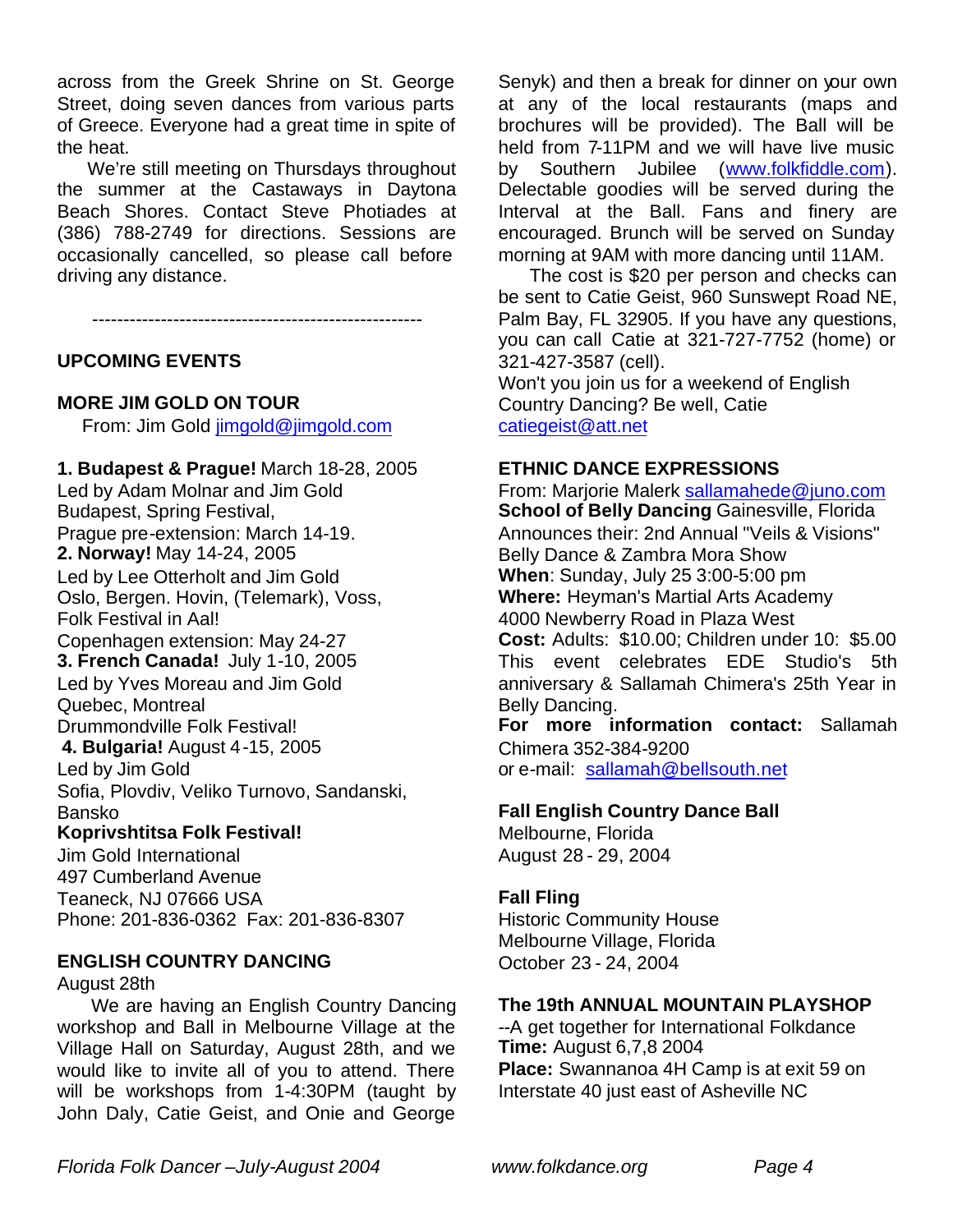Featured Teachers: Erik Bendix (Cincinatti) and Mary Garvin (Minneapolis)

Teaching: Armenian, Bulgarian, Indian, Klezmer and other dances

**Cost:** Playshop 2004 is \$95 preregistered postmarked by July 20 (\$100 thereafter). Register early. And there's also the Palingenesis discount (\$10) and you are down to \$85. And also the "Other Roof" Discount which is \$15 per person for two birds of different feather: the tent campers and the motelers who are residing off camp. Students come at half fare \$45

## **Registration form**:

http://main.nc.us/ifaa/register.html For more information: http://main.nc.us/ifaa/flyer04.html

# **SOUTH BREVARD INT'L DANCERS**

## from John Daly

 There are now two offshoots of the South Brevard International Dancers. Fridays we do our regular international dances, concentrating mainly on line dances. Some years ago we started a separate English Country Dance on Tuesday nights because it gave the English enthusiasts more opportunity to dance. And now there is a growing group doing couple dances on Sunday afternoons. How, I ask myself, did all this come about.

-----------------------------------------------------

 It all began several months ago when Judith Baizon offered a series of Scandinavian Dance workshops on Saturday afternoons in Tampa. I have always loved these fast turning dances, but have had little opportunity to do them in our own group because we have so few men. So I persuaded Barbara that we should go over. After a few sessions we persuaded Jean and Mike Murray to join us. There followed months of long Saturday drives to Tampa with the weeds in the yard getting taller and taller while we danced more and more. For John and Jean these dances quickly became a passion. For others in the South Brevard group, including our longsuffering spouses, the enthusiasm was not quite so deep.

 "How," Jean and I asked each other, "are we going to retain all these wonderful dances?" We knew we would have to find a way to interest others. But the skills for these dances are not trivial. As our spouses watched in amazement and dismay, Jean and I decided we would have to form a program to teach basic turning dance skills to others. Were we really going to add another dance group? The rides to Tampa now evolved into work sessions as Jean and I sat in the back seat reviewing the dances we had learned and searching through various collections of dance write-ups selecting couple dances that we could use to introduce people to the wonders of waltzes, pivots, polketts, schottishes, and polskas.

 At about the same time, Jean suggested that I needed to put the same thought into organizing a class for beginners to English dance. All too often the teaching technique is to say "cast up," and when a beginner goes the wrong way say something helpful like "CAST UP" expecting that louder will be better. Over the last few years a number of beginners in the English group had asked for some better descriptions and I already had a lot of notes which I had been working on. Jean began urging me to put them together into a more workable form. Fannie and Willa contributed drawings, Catie helped proofread, and the whole group offered suggestions. We now have an approximately eight week syllabus with descriptions and diagrams of figures and in general a structured introduction to guide someone new to English Country dance. Many hours have gone into this introduction, and it still needs a lot of work. But it has been through an initial sequence with mostly experienced dancers. The sequence started with puzzled looks as people walked in to find us marking X's on the floor to guide people around the set. It is now close to ready for a real group of beginners starting hopefully in September. The next edition will have more illustrations from our local artists, and the result will represent the efforts of the whole group to introduce English dance to new people..

 The culmination of the Scandinavian workshops in Tampa was a suggestion from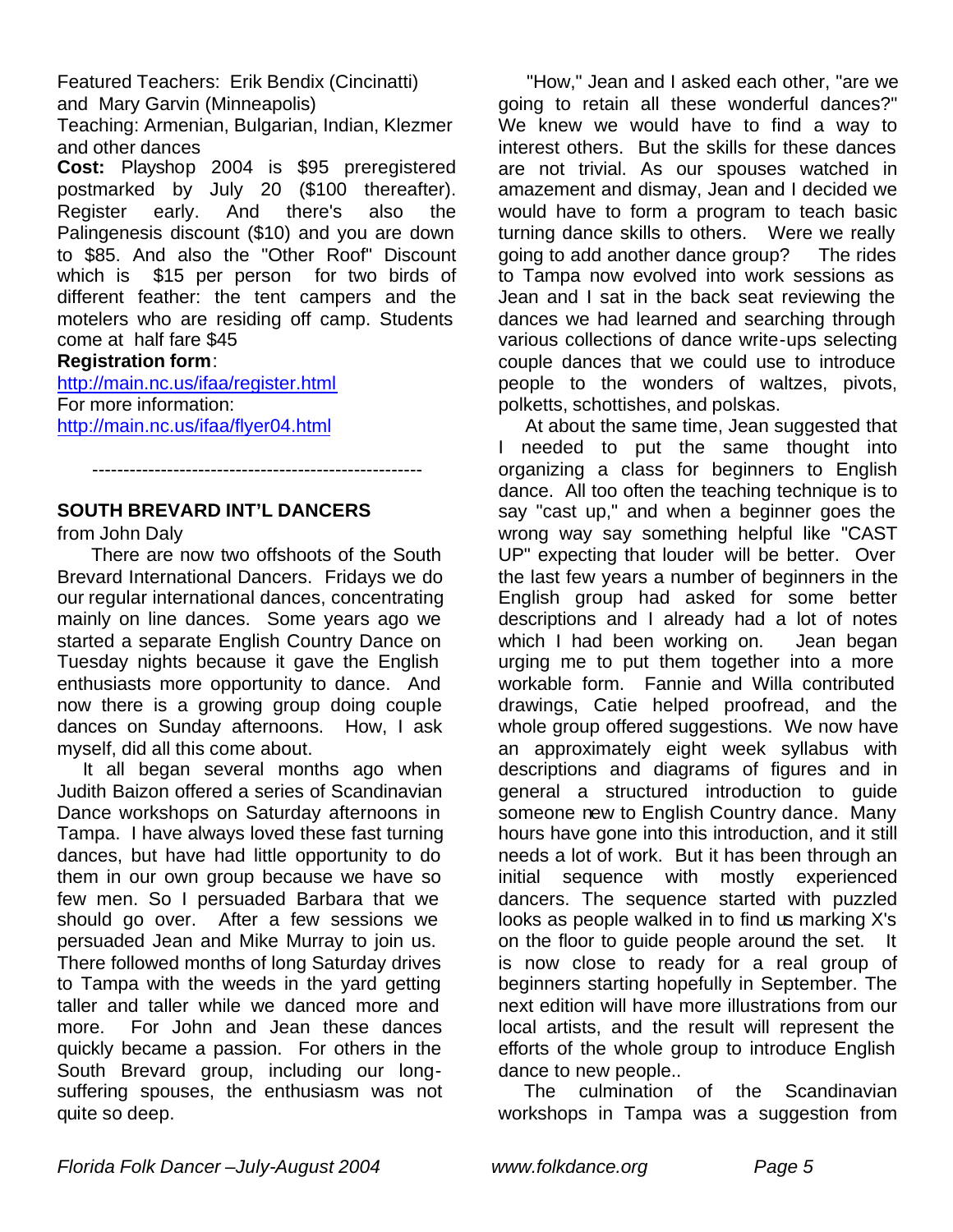Judith that I attend the week-long Scandinavian dance week at Buffalo Gap West Virginia. I'm at a loss to describe it. This was a magical week. The very first night we gathered at the pavilion, musicians from all over the country tuned up and led a procession to the dining hall. How could they all be in tune, how could they all be in the same key, how could they even be on the same tune, how was the bass player carrying his bass much less the rhythm? But there we all were walking down the hill in the twilight. And then there were the waning hours of the night as the lights dimmed and the musicians came out on the floor to play for the remaining dancers as the mists rolled in from the mountains. And at the beginning of the day the early dawn with the geese grazing over the hillside as the camp came to life.

 None of this would have been possible without all the effort put in by Judith and Ernesto in their workshops. Hours of patient step work, sometimes on each other's feet rather than our own. But Judith and Ernesto kept us at it and after a few months of sore muscles, stubbed toes, and hours in the car, we could do a decent polska step, not to mention a decent bakmes. And at the end we had the utterly magic joy of riding waves of music around the floor. If the chance presents itself again do attend Judith's workshops.

 Speaking of the end of October, Fall Fling will be October 23-24 at the Historic Community House in Melbourne Village. I'm considering some new things which I'll talk about next month. Expect some Scandinavian dances on Sunday (those of us going to Wisconsin want to warm up, after all), but certainly not enough to spoil the usual fun for everybody else.

 South Brevard is dancing through the summer. It's always a good idea to call before coming any distance, but we are at the Henegar Center on Fridays, and the Community House Tuesday from 6:30 to 9:00 and some Sundays 2:00 to 4:00 (but definitely call before coming on Sunday). 321-951-9623

 One might think that seven days of nothing but Swedish and Norwegian dances would be enough. Not a chance. We've already made reservations for a Scandinavian weekend at

Folklore Village in Wisconsin at the end of October…

-----------------------------------------------------

### **SARASOTA SMIDGENS**

from Marie Millett gvduurn@earthlink.net

 The Grapeviners are dancing away this Summer. Same place, same time. Ann said "goodbye" until October at our session last week. She will be missed and some of us will have to brush up on our teaching and fill the gap until she returns. I'll be in Spain the first two weeks of August, but Eva Stunkel and Dolores Lustig will hold forth for those two Wednesdays.

 We helped Fran Schneider celebrate her 90th birthday a few weeks ago with an Edith Iwens cake. The Iwens' will be off to the Door County, Wisconsin folk dance workshop this month and Nancy Wilusz will come in from her Summer sojourn in Minnesota to join them.

 Do come and dance with us. Overnight accommodations are available at the Millett Hilton. Before coming, check with Tecky Kahn 941-378-3728 thekla@comcast.net or Marie Millett 941-351-6281 gvduurn@earthlink.net

-----------------------------------------------------

#### **ORLANDO INT'L FOLK DANCE CLUB** By Pat Henderson

 Our club finished our season of dancing with an early 4th of July party on Wednesday, June 30. We enjoyed food and wine while we danced. Most people were decked out in red, white and blue. The party doubled as a Bon Voyage for Ann Robinson, Bobby and me since we were leaving for Europe the next day. We welcomed Terry Abrahams, Ruth Ann Fay and Claudia Terrence as out of towners. We missed seeing Phyllis Dammer whose mother passed away in June. Many members have travel plans during the summer, which will be reported later. The club does not dance again until the first Wednesday in September. Hopefully, some of us will visit other clubs during the hiatus.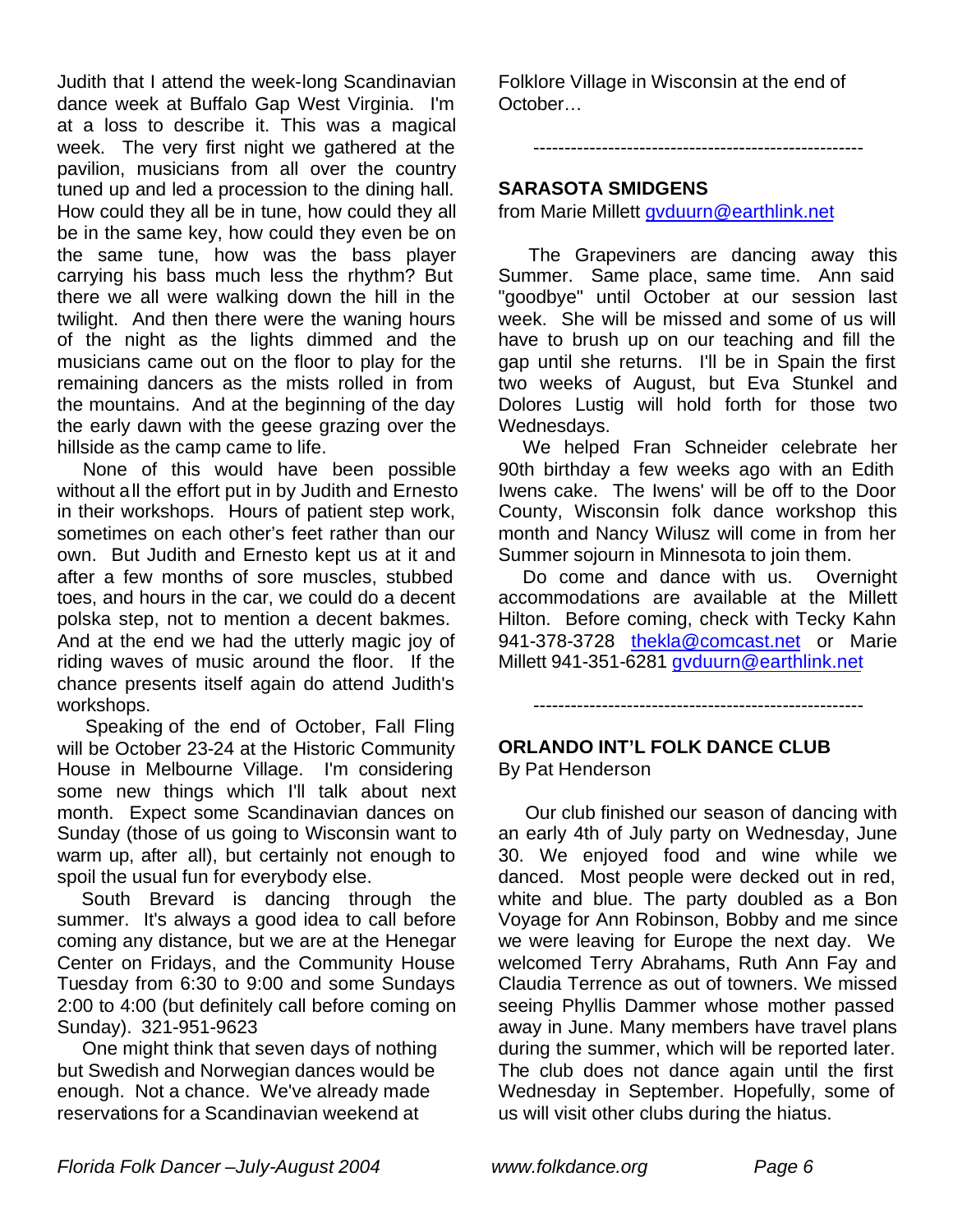#### **NEWS FROM ATLANTA**

By David Digby <ddigby@mindspring.com>

 Big Shocker! Bill Ribarsky has accepted a prestigious faculty position at UNC in Charlotte, NC, starting in September. He and Barbara will be moving there pretty soon. They have been a solid chunk of our Monday dance group here for many decades, and will be sorely missed. We will also need a new treasurer. I hear that the Charlotte dance group is even smaller than ours, so I'm sure they will be welcomed there.

 In small compensation for the above, another long time (and long ago) local dancer may be coming back. Now that her son is eight, Nicole says she may have time for dancing once in a while.

 And a couple from the 'north-land' has moved here and inquired about our group. They live pretty far out, but hope to come dancing "once in a while".

-----------------------------------------------------

-- David Digby

**GREETINGS FROM VANCOUVER**

 I was so sorry to hear about Amar and regret not being able to attend the memorial service. Jan, my thoughts and prayers are with you.

 I've been dancing twice a week with both International and Israeli sessions. However, with International closing the end of June, I'll add a second night of Israeli.

 There was an Israeli workshop in May. I learned some great dances which I'll bring to the Tampa group when we return. One exciting event was the first annual FESTIVAL HA'RIKUD, a celebration of Israeli dances. Nine groups, ranging in age from children to adults, performed to a sold out auditorium. The festival was sponsored by the Vancouver Jewish Community Center.

 Hope everyone has a great summer. HAPPY DANCING! --Andi Kapplin

#### **TAMPA TRIBUNAL**

From:Terry Abrahams terry.abrahams@verizon.net

 I think I have to start repeating my titles there are only so many T's I can use! First, I attended the memorial services for Amar last month, and it was truly a celebration of life. It was terribly sad, but very uplifting and Jan and her family were terrific. Under unhappy circumstances many of us gathered, both at the ceremony and at Jan's house afterwards as we shared happy moments we remembered of our times with Amar. Jan, who even in sorrow, planned a wonderful moment for us all, looked good, and Jan, we're hoping you are still improving medically.

 I leave Monday for Nationals, where I hope to make the US team, so that the ending of my trip in August is truly to fence in the World Championships. If not, I still have the great trip planned. I attended the Sunshine State Games in Tallahassee a couple of weeks ago, taking along a couple of my students and we had dinner with Pat Pieratte and her husband, who enthralled my kids with old war stories. They're still talking about him! I'm giving thought to going to Orlando tonight to their final of the year and 4th of July party.

 Judith did a scan camp in CA, had a great time. Sharing her joy with her own workshops. Most of us attended the June Bug Bash, a good contra weekend last week. Ursula and I are both traveling in August. She is going to the Ukraine via a Niepa River Tour, going thru Cossack villages, small ethnic villages where there will be dancing, etc. I'm sure her stories will be as great as the Danube River tour that the others are taking. Mine now includes another tour through Croatia, which will add to Poland and Hungary and Prague.

 The best part of writing this article is looking forward to reading all the others! Bye for now. --Terry Abrahams

P.S. I went to Orlando's group and had a GREAT time! So many people, so many dances, so much food, such good friends yeah!